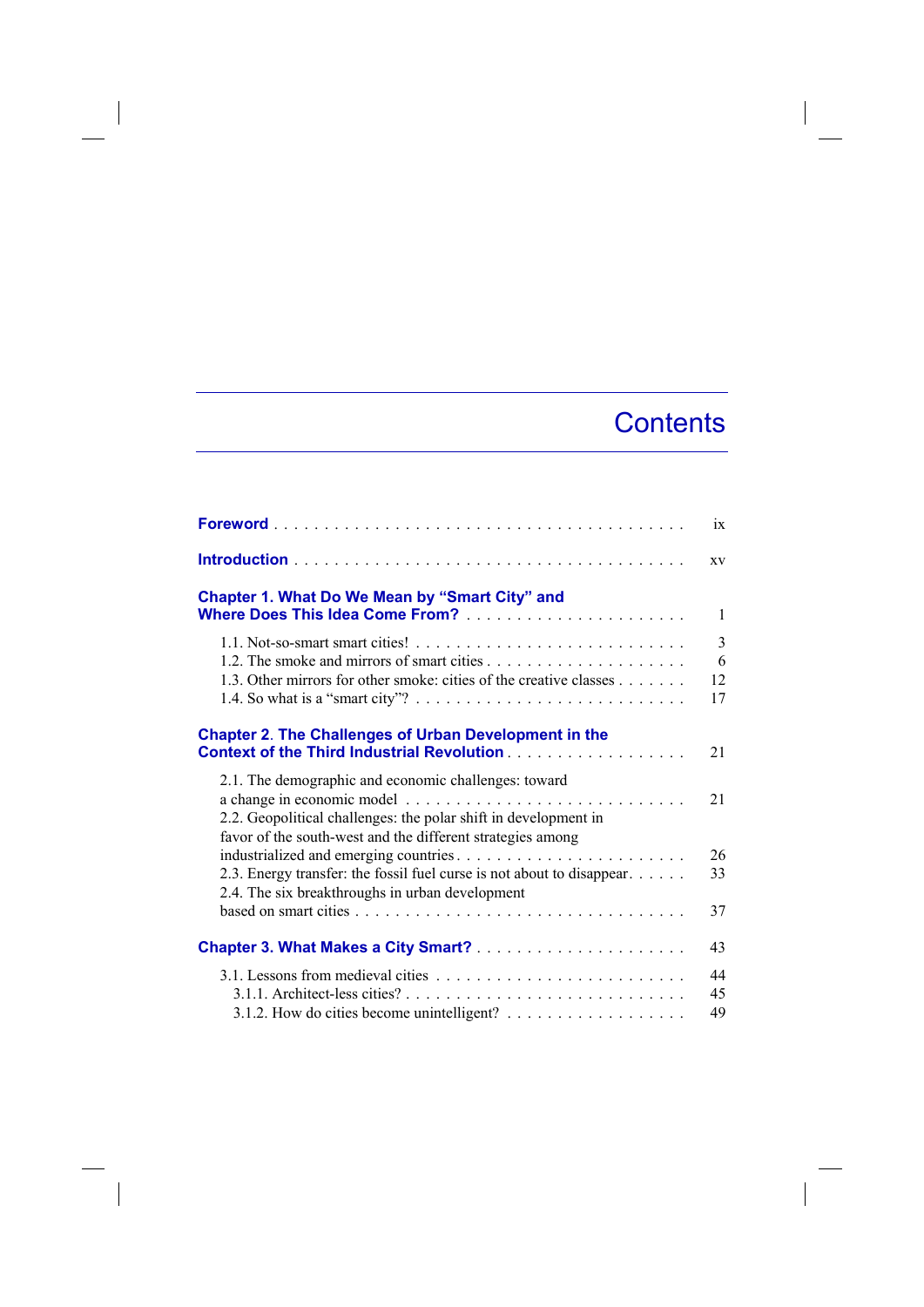$\overline{\phantom{a}}$ 

 $\overline{\phantom{a}}$ 

|                                                          | 52  |
|----------------------------------------------------------|-----|
|                                                          | 54  |
|                                                          | 54  |
| 3.3.2. The territory secretes innovation (and not        |     |
|                                                          | 58  |
|                                                          | 60  |
|                                                          | 63  |
|                                                          | 65  |
|                                                          | 65  |
| 3.5.2. which we understand today through                 |     |
|                                                          | 66  |
| 3.5.3.  at the heart of which the sciences of complexity | 67  |
| 3.5.4.  help conjugate internal semi-stability           |     |
|                                                          | 68  |
|                                                          | 70  |
|                                                          |     |
| Chapter 4. New Sciences of Cities                        | 73  |
| 4.1. The more or less sympathetic myths of               |     |
|                                                          | 75  |
|                                                          | 79  |
|                                                          | 80  |
| 4.2.2. A city is a system in incomplete equilibrium.     | 82  |
|                                                          | 85  |
|                                                          | 86  |
|                                                          | 89  |
| 4.4. A city must be designed as a "system of systems".   | 95  |
|                                                          | 99  |
|                                                          | 103 |
| 4.4.3. Evolution inside: the urban lifecycle management  | 105 |
| 4.4.4. System architecture as a frame of representation  | 107 |
|                                                          | 109 |
| 4.4.6. Integration process: more efficiency for less     | 114 |
|                                                          | 118 |
|                                                          | 125 |
| 5.1. Two cities that should not exist: Norilsk           |     |
|                                                          | 125 |
| 5.1.1. Norilsk, the most polluted and polluting          |     |
|                                                          | 125 |
|                                                          | 127 |
|                                                          |     |